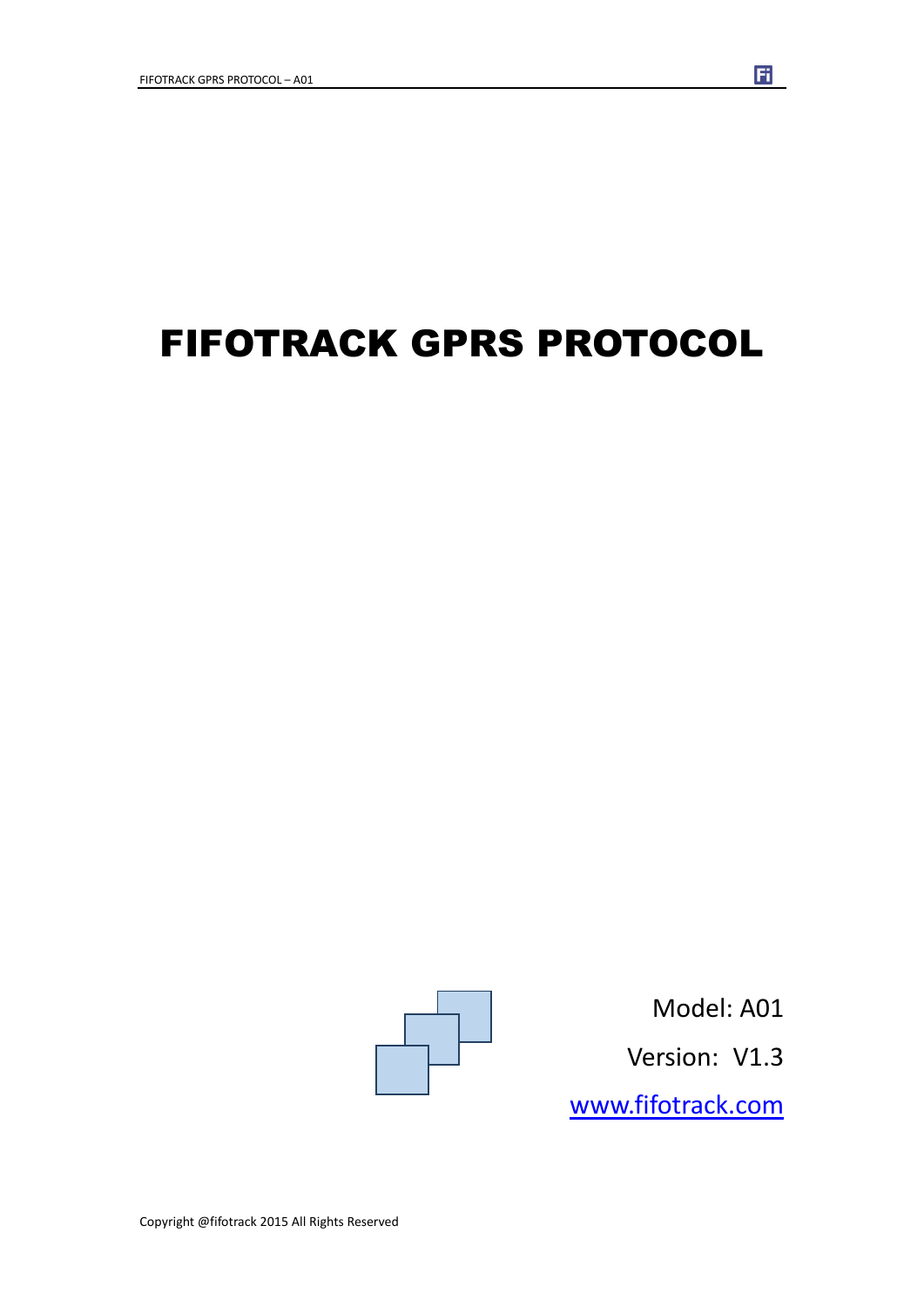#### **Copyright and Disclaimer**

 All copyrights belong to Shenzhen fifotrack Solution Co., Ltd. You are not allowed to revise, copy or spread this file in any form without consent of fifotrack.

- $\odot$   $\Box$  is trademark of fifotrack, protected by law.
- Please read this user guide carefully before installation to avoid any possible personal injury or property loss.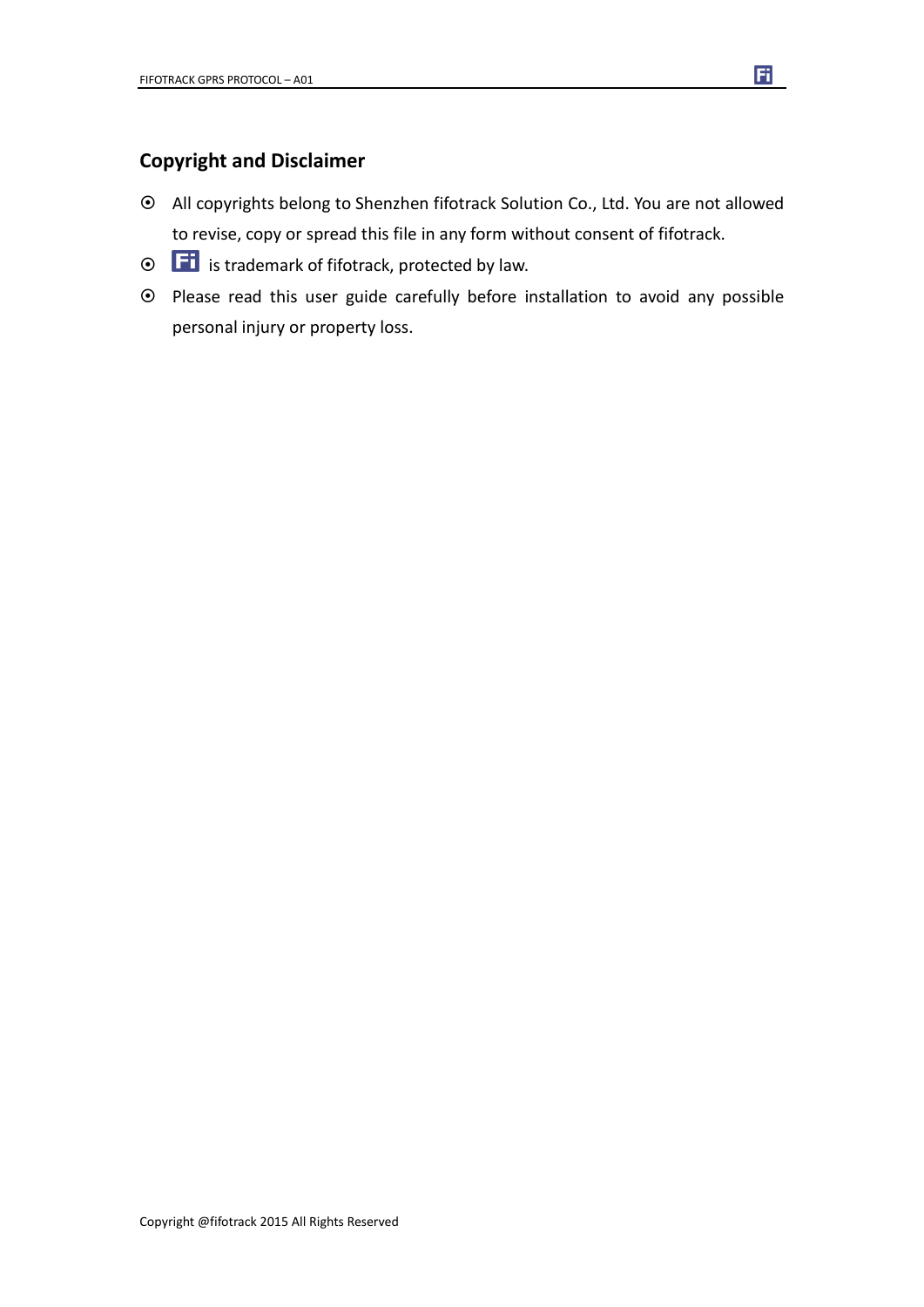## **Document History**

| Version | <b>Revision Date</b> | Author  | Detail                                    |  |
|---------|----------------------|---------|-------------------------------------------|--|
| V1.1    | Nov 17, 2015         | Vito Hu | Initial Version                           |  |
| V1.2    | Sep 15, 2018         | Vito Hu | Modify bat-ad, ext-ad fields description. |  |
|         |                      |         | Add GPRS heartbeat A10                    |  |
| V1.3    | Mar 4, 2020          | Vito Hu | Add GPRS protocol A02                     |  |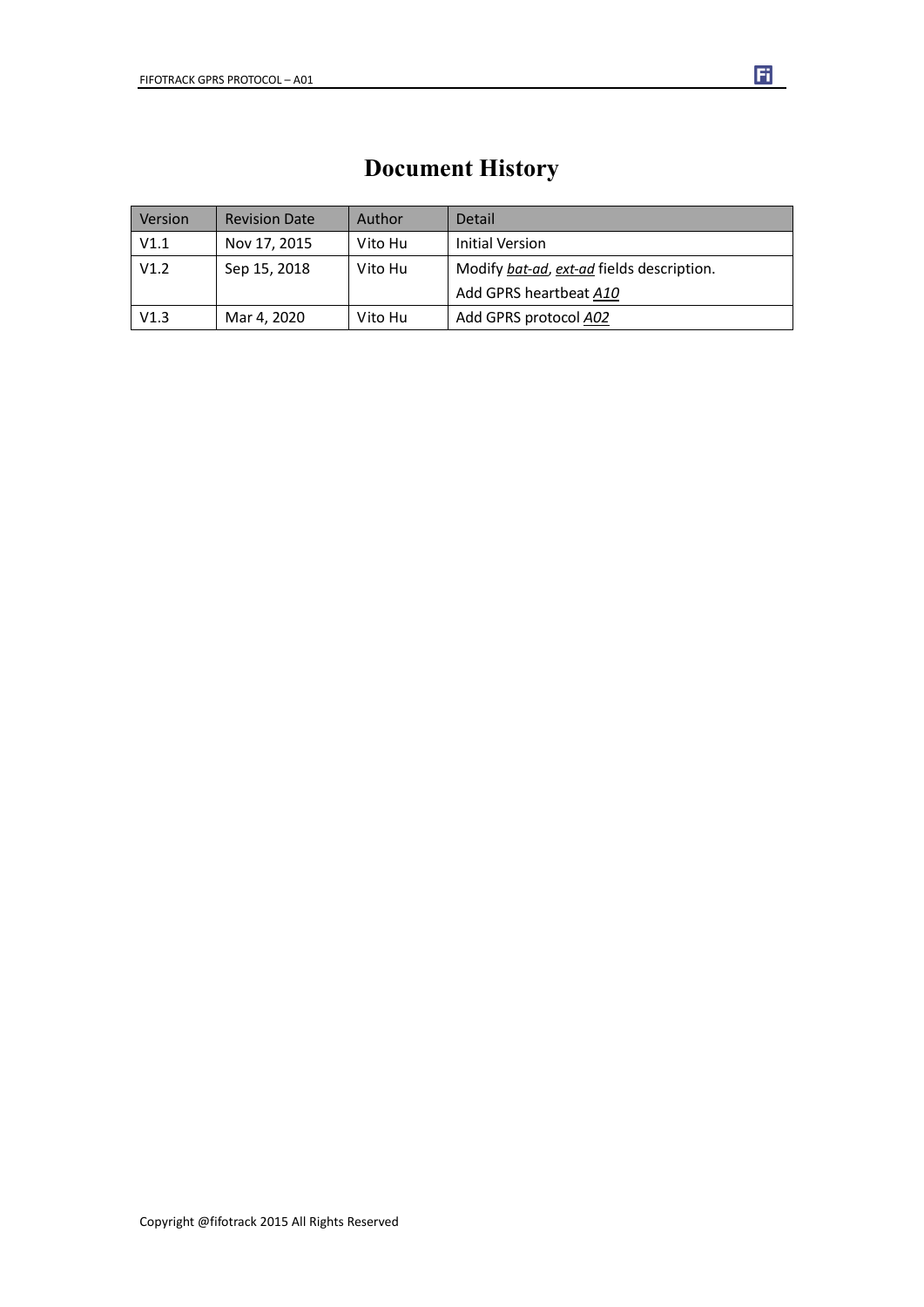

#### **Contents**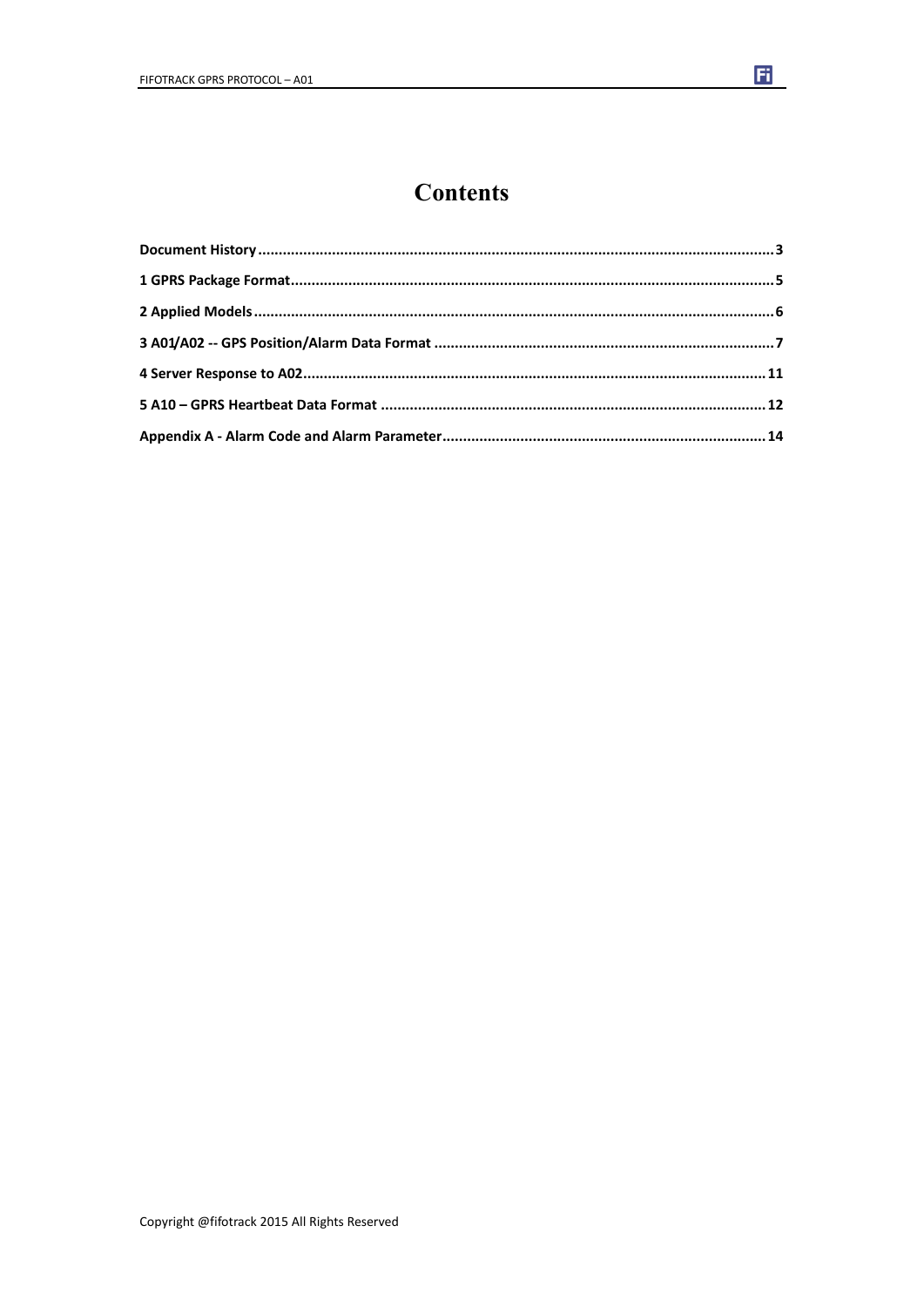### **1 GPRS Package Format**

#### **GPRS uplink (i.e.: Data is sent from tracker to platform) command format:**

\$\$<pack-len>,<ID>,<work-no>,<cmd-code>,<cmd-para>\*<checksum>\r\n

**GPRS downlink (i.e.: Data is sent form platform to tracker) command format:**

##<pack-len>,<ID>,<work-no>,<cmd-code>,<cmd-para>\*<checksum>\r\n

#### **Remarks:**

- Comma (,) is used to separate data fields, and it is necessary. There is no space before or after comma.
- pack-len: Package Length, decimal string format, the field of *pack-len* is {*,<ID>,<work-no>,<cmd-code>,<cmd-para>*}, be careful, comma(,) in front of *ID* included.
- ID: Tracker ID, default IMEI.
- work-no: working number, hexadecimal string format, cyclic accumulation from 1 to 0xFFFF.
- cmd-code: Command code, or specification of data type.
- cmd-para: parameter or description of *cmd-code*, which is described in the following chapters.
- checksum: checksum of package, 2 bytes hexadecimal string format, XOR of {*<pack-len>,<ID>,<work-no>,<cmd-code>,<cmd-para>*}.
- \r\n: End of package, i.e. <CR><LF>.
- Without specification, multi-byte binary data in *cmd-para* uses big endian format, i.e. Most Significant Byte first.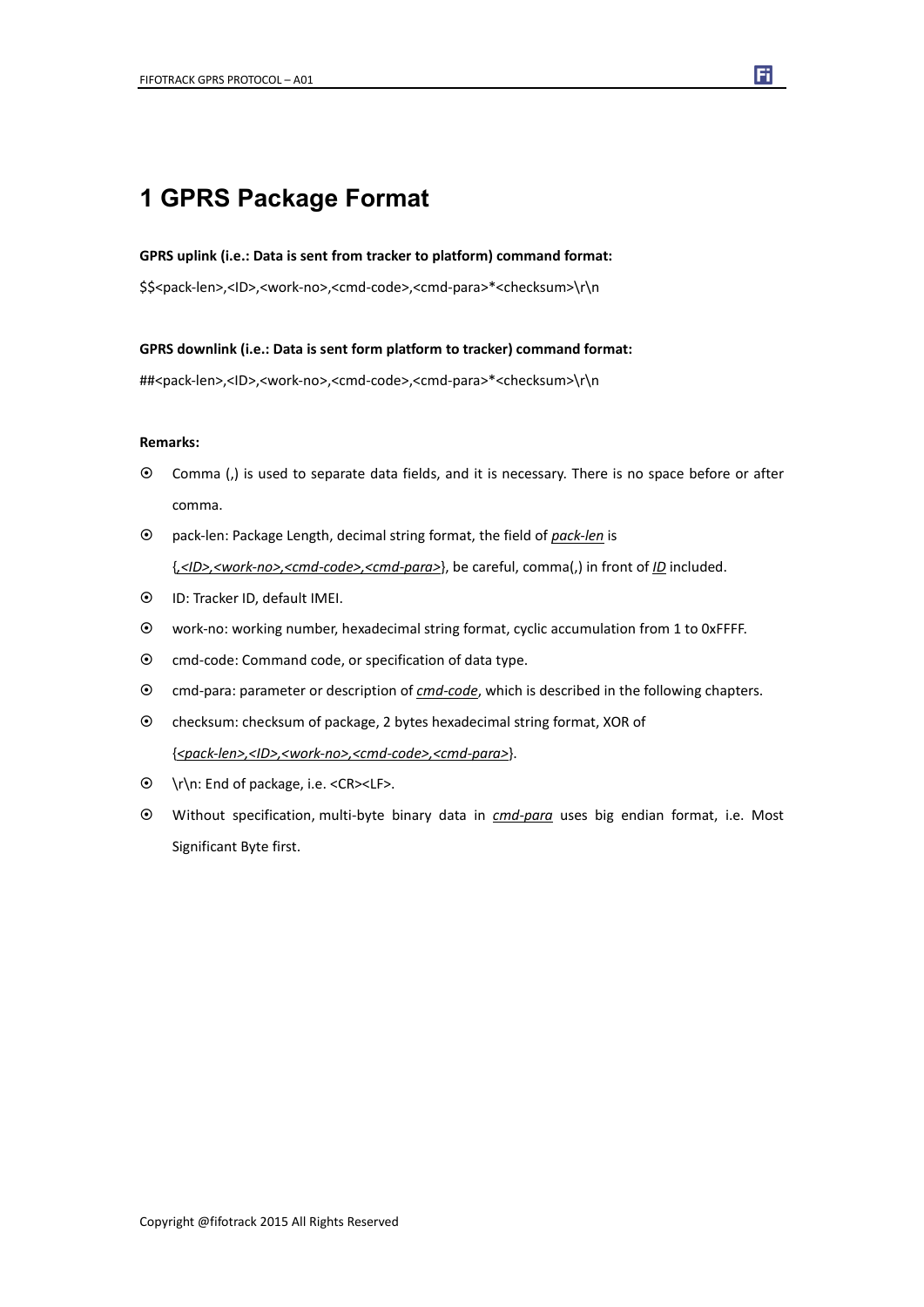### **2 Applied Models**

The document describes the format of position/alarm GPRS data, and it is applied for the following models:

- A300
- A500
- A600
- $\odot$  A700
- $\odot$  S20
- $\odot$  S30
- $\odot$  S50
- $\odot$  S60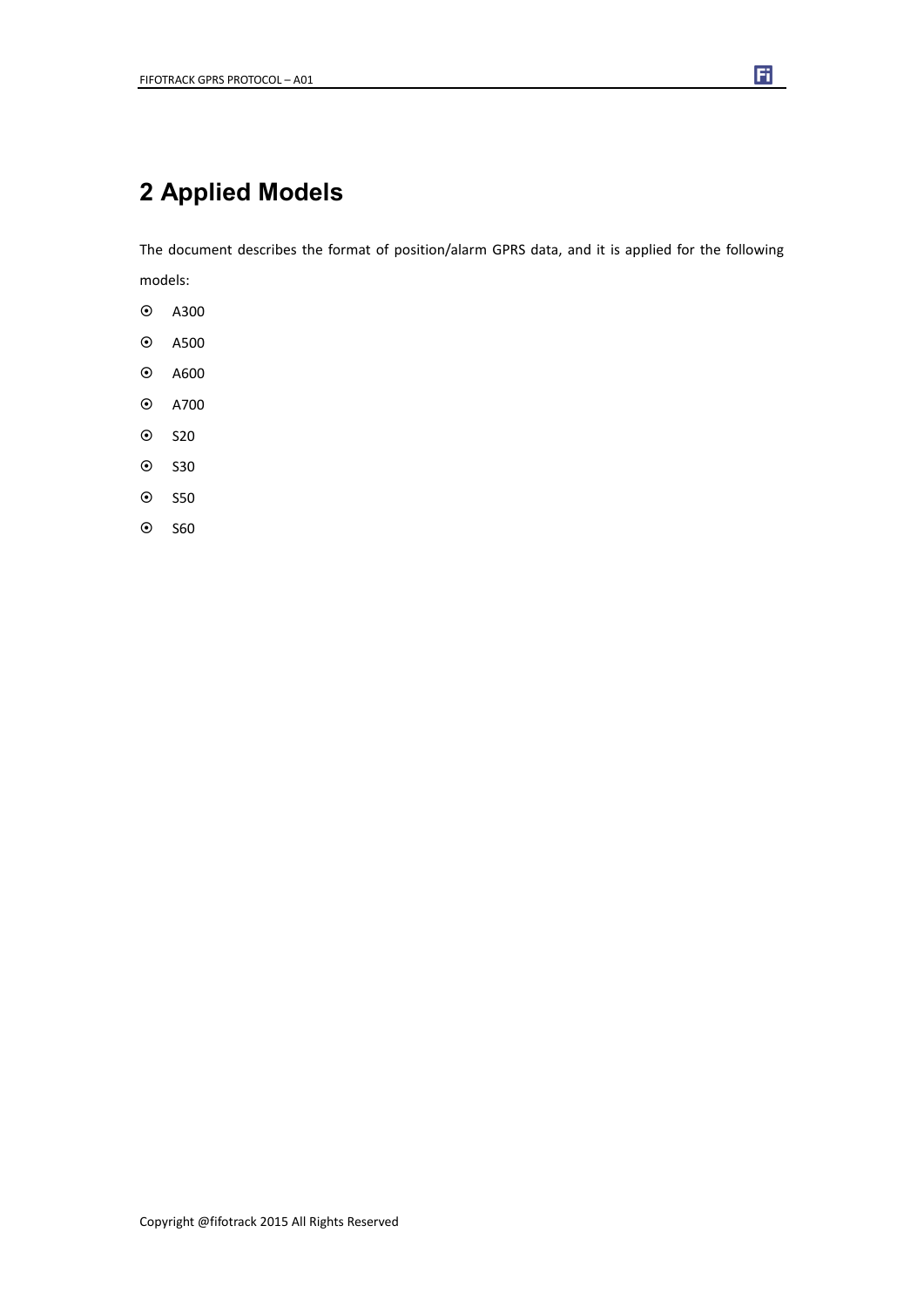### **3 A01/A02 -- GPS Position/Alarm Data Format**

\$\$<pack-len>,<ID>,<work-no>,A01/A02,<alm-code|alm-para>,<date-time>,<fix\_flag>,<latitude>,<longi tude>,<speed>,<course>,<altitude>,<odometer>,<fuel\_consume>,<status>,<input-st>,<output-st>,MC C|MNC|LAC|CI,bat-ad|ext-ad|ad1…adN,<rfid\_data>,<digital-sensor>\*<checksum>\r\n

| Example:                                                         |                                                                                                                                                                           |  |  |
|------------------------------------------------------------------|---------------------------------------------------------------------------------------------------------------------------------------------------------------------------|--|--|
|                                                                  | \$\$135,866104023192332,29, <a01 a02="">,,160606093046,A,22.546430,114.079730,0,186,181,0,41532</a01>                                                                     |  |  |
| 2,0000,02,2,460 0 27B3 EA7,1A0 54D 3 0,940C7E,31.76 30.98*3E\r\n |                                                                                                                                                                           |  |  |
| Field                                                            | pack-len                                                                                                                                                                  |  |  |
| Description                                                      | decimal string format, the field of pack-len is                                                                                                                           |  |  |
|                                                                  | <u>{<id>,<work-no>,A01,<alm-code alm-para=""  ="">,<date-time>,<fix_flaq>,<latitude>,<lonq< u=""></lonq<></latitude></fix_flaq></date-time></alm-code></work-no></id></u> |  |  |
|                                                                  | itude>, <speed>,<course>,<altitude>,<odometer>,<fuel_consume>,<status>,<input-st></input-st></status></fuel_consume></odometer></altitude></course></speed>               |  |  |
|                                                                  | <output-st>,MCC MNC LAC Cl,bat-ad ext-ad ad1adN,<rfid_data>,<digital-sensor,< td=""></digital-sensor,<></rfid_data></output-st>                                           |  |  |
|                                                                  | $\geq$ }, be careful, comma(,) in front of <i>ID</i> included.                                                                                                            |  |  |
| Example                                                          | 135                                                                                                                                                                       |  |  |
| Field                                                            | ID                                                                                                                                                                        |  |  |
| Description                                                      | Tracker ID, default IMEI, ASCII string                                                                                                                                    |  |  |
| Example                                                          | 866104023192332                                                                                                                                                           |  |  |
| Field                                                            | work-no                                                                                                                                                                   |  |  |
| Description                                                      | working number, hexadecimal string format, cyclic accumulation from 1 to 0xFFFF                                                                                           |  |  |
| Example                                                          | 29, indicates that the value of work-no is 0x0029                                                                                                                         |  |  |
| Field                                                            | A01/A02                                                                                                                                                                   |  |  |
| Description                                                      | Data type specification, which is used to define position/alarm package format.                                                                                           |  |  |
|                                                                  | 01 A01: No need response from server, tracker deletes package after sending succeed                                                                                       |  |  |
|                                                                  | 02 A02: Server response is needed, and then, tracker deletes package                                                                                                      |  |  |
| Example                                                          |                                                                                                                                                                           |  |  |
| Field                                                            | alm-code   alm-para                                                                                                                                                       |  |  |
| Description                                                      | Alarm code and alarm parameter, refer to Appendix A; For normal position data, this                                                                                       |  |  |
|                                                                  | field is empty.                                                                                                                                                           |  |  |
| Example                                                          | Empty, the package is a normal position one.                                                                                                                              |  |  |
| Field                                                            | date-time                                                                                                                                                                 |  |  |
| Description                                                      | GMT0 date & time, in format: YYMMDDHHmmss                                                                                                                                 |  |  |
|                                                                  | 01 YY: year, value(year - 2000), 2 characters                                                                                                                             |  |  |
|                                                                  | 02 MM: month, value range 1--12, 2 characters                                                                                                                             |  |  |
|                                                                  | 03 DD: day, value range 1--31, 2 characters                                                                                                                               |  |  |
|                                                                  | 04 HH: hour, value range 0--23, 2 characters                                                                                                                              |  |  |
|                                                                  | 05 mm: minute, value range 0-59, 2 characters                                                                                                                             |  |  |
|                                                                  | 06 ss: second, value range 0--59, 2 characters                                                                                                                            |  |  |

#### **Descriptions of position/alarm data:**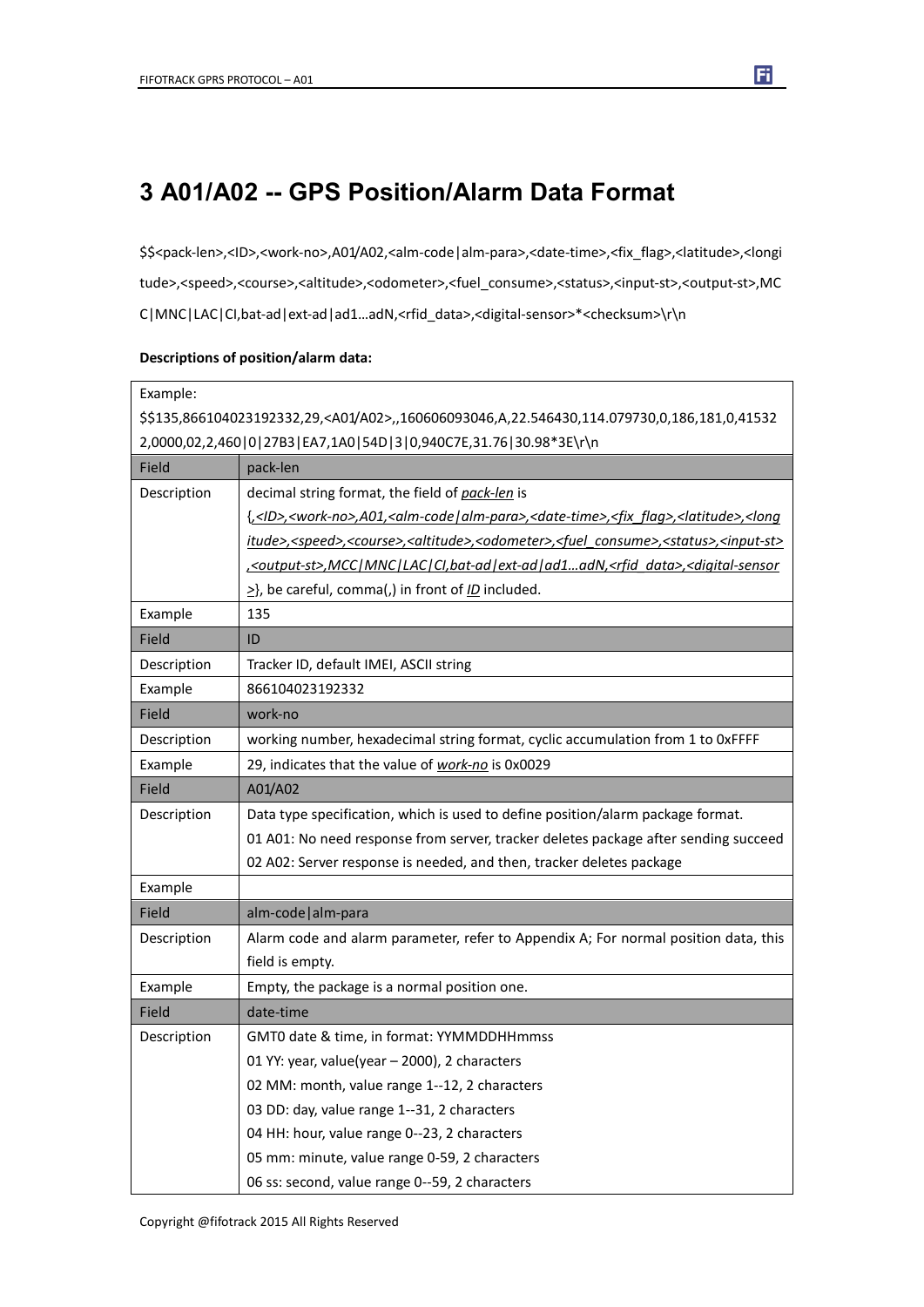| Example               | 160606093046, means 2016-6-6 9:30:46                                                                      |                                  |                                                                                    |  |  |
|-----------------------|-----------------------------------------------------------------------------------------------------------|----------------------------------|------------------------------------------------------------------------------------|--|--|
| Field                 | fix_flag                                                                                                  |                                  |                                                                                    |  |  |
| Description           | GPS Status flag, A--valid, V--invalid                                                                     |                                  |                                                                                    |  |  |
| Example               | A, means that GPS signal is valid                                                                         |                                  |                                                                                    |  |  |
| Field                 | latitude                                                                                                  |                                  |                                                                                    |  |  |
| Description           |                                                                                                           |                                  | Latitude, negative in southern hemisphere, decimal string format                   |  |  |
| Example               | 22.546430                                                                                                 |                                  |                                                                                    |  |  |
| Field                 | longitude                                                                                                 |                                  |                                                                                    |  |  |
| Description           |                                                                                                           |                                  | Longitude, negative in western hemisphere, decimal string format                   |  |  |
| Example               | 114.079730                                                                                                |                                  |                                                                                    |  |  |
| Field                 | speed                                                                                                     |                                  |                                                                                    |  |  |
| Description           |                                                                                                           | Unit km/h, decimal string format |                                                                                    |  |  |
| Example               | 0, means 0km/h                                                                                            |                                  |                                                                                    |  |  |
| Field                 | course                                                                                                    |                                  |                                                                                    |  |  |
| Description           |                                                                                                           |                                  | Running direction, unit degree, clockwise angle, decimal string format             |  |  |
| Example               | 186                                                                                                       |                                  |                                                                                    |  |  |
| Field                 | altitude                                                                                                  |                                  |                                                                                    |  |  |
| Description           | Altitude, unit meter, decimal string format                                                               |                                  |                                                                                    |  |  |
| Example               | 181, means 181m                                                                                           |                                  |                                                                                    |  |  |
| Field                 | odometer                                                                                                  |                                  |                                                                                    |  |  |
| Description           | Unit meter, decimal string format                                                                         |                                  |                                                                                    |  |  |
| Example               | 0, means odometer 0m                                                                                      |                                  |                                                                                    |  |  |
| Field                 | fuel consume                                                                                              |                                  |                                                                                    |  |  |
| Description           | Fuel consumption data, decimal string format; Using B82 command to enable fuel<br>consumption statistics; |                                  |                                                                                    |  |  |
| Example               |                                                                                                           |                                  | 415322, means fuel consumption data is 415322, contact to sales for calculation    |  |  |
|                       | formula                                                                                                   |                                  |                                                                                    |  |  |
| Field                 | status                                                                                                    |                                  |                                                                                    |  |  |
| Description           |                                                                                                           |                                  | Alarm status or vehicle status, hexadecimal string format, as the following table: |  |  |
|                       | bit                                                                                                       | definition                       | description                                                                        |  |  |
|                       | 0                                                                                                         | GPS antenna cut                  | Clear when antenna re-connect                                                      |  |  |
|                       | 1                                                                                                         | Ext-power low voltage            | Clear when voltage normal                                                          |  |  |
|                       | 2                                                                                                         | Ext-power lost                   | Clear when ext-power re-connect                                                    |  |  |
| <b>CSQ</b><br>$3 - 7$ |                                                                                                           |                                  | GSM signal strength, range [0,31]                                                  |  |  |
|                       | Clear when fatigue relieve<br><b>Fatigue Driving</b><br>8                                                 |                                  |                                                                                    |  |  |
|                       | Parking Overtime<br>Clear when auto starts running<br>9                                                   |                                  |                                                                                    |  |  |
|                       | <b>Idling Running</b><br>Clear when auto starts running or ACC OFF<br>10                                  |                                  |                                                                                    |  |  |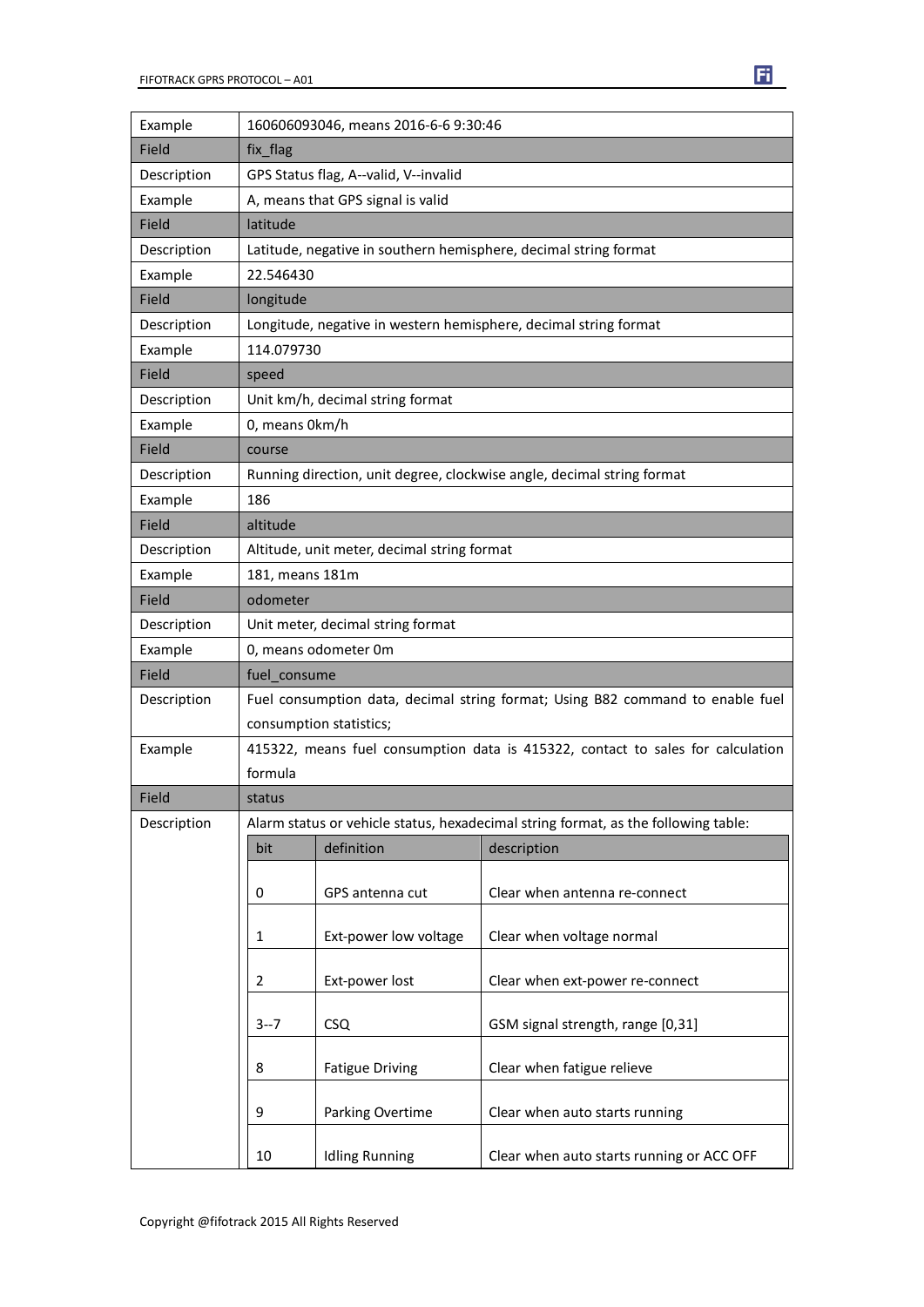|             | $11 - 27$                                                                                  | Reserve                                                                                 |                                                                                   |  |
|-------------|--------------------------------------------------------------------------------------------|-----------------------------------------------------------------------------------------|-----------------------------------------------------------------------------------|--|
|             |                                                                                            |                                                                                         |                                                                                   |  |
|             | $28 - 31$                                                                                  | satellite number                                                                        | satellite number, range [0,12], update from                                       |  |
|             |                                                                                            | GPS module data                                                                         |                                                                                   |  |
| Example     |                                                                                            | 0000, responses to (0000,0000,0000,0000)B, means no status bits                         |                                                                                   |  |
| Field       | input-st                                                                                   |                                                                                         |                                                                                   |  |
| Description |                                                                                            | state of input, hexadecimal string format, maximally, tracker supports 6 digital input: |                                                                                   |  |
|             |                                                                                            | $bit[0]$ - input1 status;                                                               |                                                                                   |  |
|             |                                                                                            | bit[1] - input2 status;                                                                 |                                                                                   |  |
|             | $etc.$ ;                                                                                   |                                                                                         |                                                                                   |  |
|             |                                                                                            | for each bit, 1- input state is active, 0- input state is inactive                      |                                                                                   |  |
| Example     |                                                                                            | 02, responses to $(0000,0010)_{B}$ , means input2 is active                             |                                                                                   |  |
| Field       | output-st                                                                                  |                                                                                         |                                                                                   |  |
| Description |                                                                                            |                                                                                         | state of output, hexadecimal string format, maximally, tracker supports 4 digital |  |
|             | output                                                                                     |                                                                                         |                                                                                   |  |
|             |                                                                                            | $bit[0]$ – output1 status;                                                              |                                                                                   |  |
|             | $bit[1]$ – output2 status;                                                                 |                                                                                         |                                                                                   |  |
|             | $etc.$ ;<br>for each bit, 1- output exports high level, 0- output exports low level        |                                                                                         |                                                                                   |  |
| Example     |                                                                                            | 2, means output2 exports high level                                                     |                                                                                   |  |
| Field       |                                                                                            |                                                                                         |                                                                                   |  |
| Description | MCC   MNC   LAC   CI<br>Mobil base station information. ' ' is used to separate each data. |                                                                                         |                                                                                   |  |
|             | MCC, MNC: decimal string format                                                            |                                                                                         |                                                                                   |  |
|             |                                                                                            | LAC, CI: hexadecimal string format                                                      |                                                                                   |  |
| Example     | 460   0   27B3   EA7:                                                                      |                                                                                         |                                                                                   |  |
|             | Value of MCC is 460;                                                                       |                                                                                         |                                                                                   |  |
|             | Value of MNC is 0;                                                                         |                                                                                         |                                                                                   |  |
|             | Value of LAC is 0x27B3;                                                                    |                                                                                         |                                                                                   |  |
|             | Value of CI is 0x0EA7;                                                                     |                                                                                         |                                                                                   |  |
| Field       | bat-ad   ext-ad   ad1adN                                                                   |                                                                                         |                                                                                   |  |
| Description |                                                                                            |                                                                                         | Sample data of power AD input, hexadecimal string format; Using " " to separate   |  |
|             | each data;                                                                                 |                                                                                         |                                                                                   |  |
|             | bat-ad: Voltage of internal battery, unit 0.01V                                            |                                                                                         |                                                                                   |  |
|             | ext-ad: Voltage of ext-power voltage, unit 0.01V                                           |                                                                                         |                                                                                   |  |
|             | ad1  adN: Sample value of AD1  ADN input, for different tracker supports variable          |                                                                                         |                                                                                   |  |
|             | AD input, there will be variable data here                                                 |                                                                                         |                                                                                   |  |
| Example     | 1A0   54D   3   0:                                                                         |                                                                                         |                                                                                   |  |
|             |                                                                                            | Voltage of battery is 0x01A0, i.e. 4.16V                                                |                                                                                   |  |
|             | Voltage of ext-power is 0x054D, i.e. 13.57V;                                               |                                                                                         |                                                                                   |  |
|             |                                                                                            | Sample value of AD1 is 0x0003;                                                          |                                                                                   |  |
|             | Sample value of AD2 is 0x0000;                                                             |                                                                                         |                                                                                   |  |
|             |                                                                                            | Tracker has two AD input.                                                               |                                                                                   |  |
| Field       | rfid_data                                                                                  |                                                                                         |                                                                                   |  |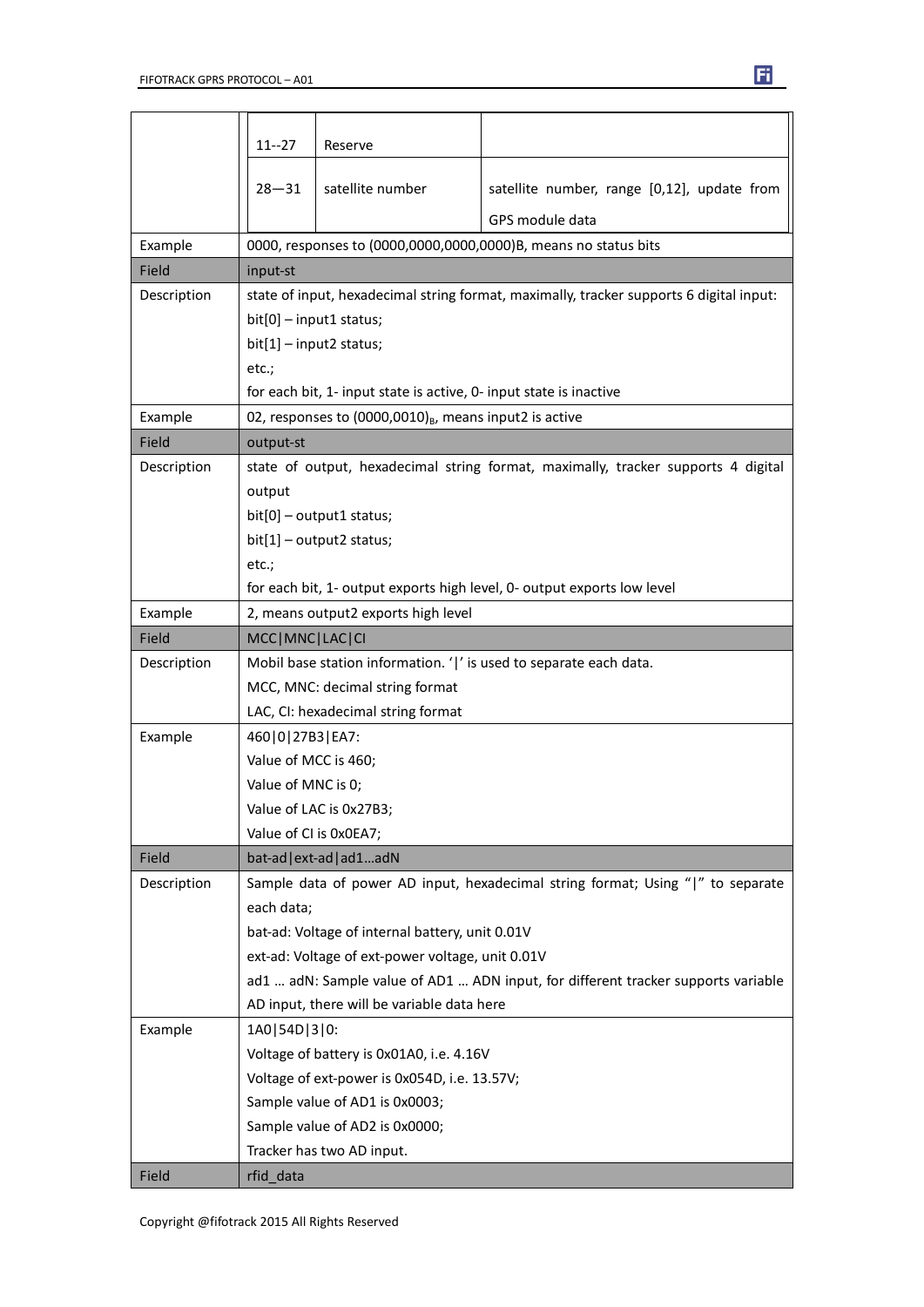| Description | RFID/iButton tag data, hexadecimal string format                                                                                                                        |
|-------------|-------------------------------------------------------------------------------------------------------------------------------------------------------------------------|
| Example     | 940C7E:                                                                                                                                                                 |
|             | RFID data is 0x 940C7E                                                                                                                                                  |
| Field       | digital-sensor                                                                                                                                                          |
| Description | Digital sensor data, for tracker supports multiple sensors, there will be multiple data                                                                                 |
|             | here. Default, digital temperature sensor supported                                                                                                                     |
| Example     | 31.76 30.98:                                                                                                                                                            |
|             | Tracker supports two digital temperature sensors                                                                                                                        |
|             | 1# sensor temperature: 31.76°C                                                                                                                                          |
|             | 2# sensor temperature: 30.98°C                                                                                                                                          |
|             |                                                                                                                                                                         |
| Field       | checksum                                                                                                                                                                |
| Description | checksum of package, 2 bytes hexadecimal string format, XOR of                                                                                                          |
|             | { <pack-len>,<ld>,<work-no>,A01,<alm-code alm-para>,<date-time>,<fix_flaq>,<latit< td=""></latit<></fix_flaq></date-time></alm-code alm-para></work-no></ld></pack-len> |
|             | ude>, <longitude>,<speed>,<course>,<altitude>,<odometer>,<fuel_consume>,<status< td=""></status<></fuel_consume></odometer></altitude></course></speed></longitude>     |
|             | >, <input-st>,<output-st>,MCC MNC LAC CI,bat-ad ext-ad ad1adN,<rfid_data>,&lt;</rfid_data></output-st></input-st>                                                       |
|             | digital-sensor>}.                                                                                                                                                       |
| Example     | 3F                                                                                                                                                                      |
|             | The XOR checksum is 0x3E                                                                                                                                                |
| Field       | $\ln$                                                                                                                                                                   |
| Description | End of package, i.e. <cr><lf></lf></cr>                                                                                                                                 |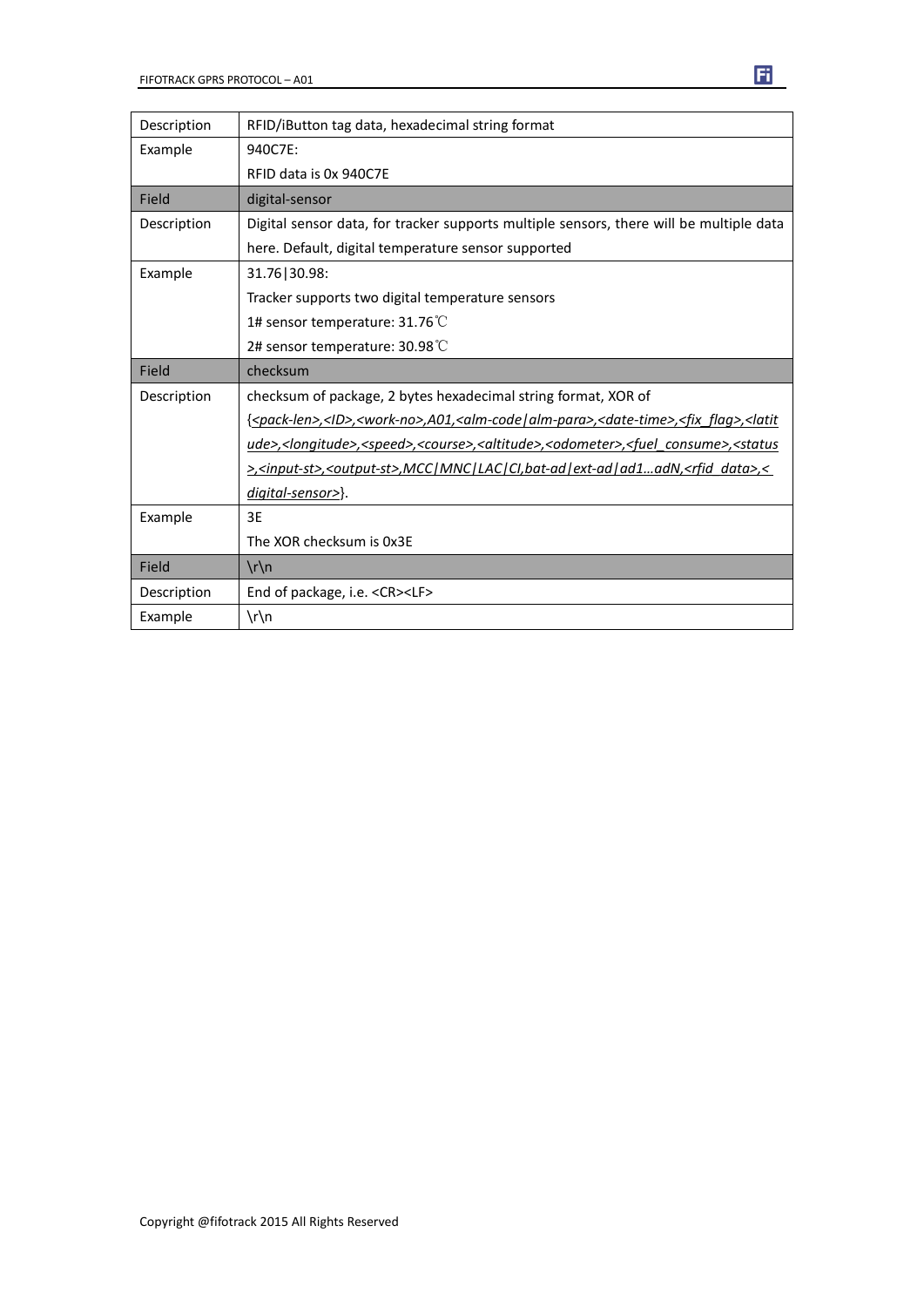### **4 Server Response to A02**

##<pack-len>,<ID>,<work-no>,A02\r\n

#### **Descriptions of position/alarm data:**

| Example:                           |                                                                                                               |  |  |
|------------------------------------|---------------------------------------------------------------------------------------------------------------|--|--|
| ##23,866104023192332,29,A02*51\r\n |                                                                                                               |  |  |
| Field                              | pack-len                                                                                                      |  |  |
| Description                        | decimal string format, the field of pack-len is {, <id>,<work-no>,A02}, be careful,</work-no></id>            |  |  |
|                                    | comma(,) in front of <i>ID</i> included.                                                                      |  |  |
| Example                            | 23                                                                                                            |  |  |
| Field                              | ID                                                                                                            |  |  |
| Description                        | Tracker ID, default IMEI, ASCII string                                                                        |  |  |
| Example                            | 866104023192332                                                                                               |  |  |
| Field                              | work-no                                                                                                       |  |  |
| Description                        | working number, hexadecimal string format, cyclic accumulation from 1 to 0xFFFF                               |  |  |
|                                    | work-no in response package should be the same as uplink AO2 package; tracker                                 |  |  |
|                                    | should compare work-no in response and uplink package, and only deletes local A02                             |  |  |
|                                    | package which has the same work-no                                                                            |  |  |
| Example                            | 29, indicates that the value of work-no is 0x0029                                                             |  |  |
| Field                              | A02                                                                                                           |  |  |
| Description                        | Data type specification, which defines response command code                                                  |  |  |
| Example                            |                                                                                                               |  |  |
| Field                              | checksum                                                                                                      |  |  |
| Description                        | Checksum<br>hexadecimal<br>string<br>format,<br><b>XOR</b><br>οf<br>οf<br>package,<br>$\overline{2}$<br>bytes |  |  |
|                                    | { <pack-len>,<ld>,<work-no>,A02}.</work-no></ld></pack-len>                                                   |  |  |
| Example                            | 51                                                                                                            |  |  |
|                                    | The XOR checksum is 0x51                                                                                      |  |  |
| Field                              | $\ln$                                                                                                         |  |  |
| Description                        | End of package, i.e. < CR> <lf></lf>                                                                          |  |  |
| Example                            | $\ln$                                                                                                         |  |  |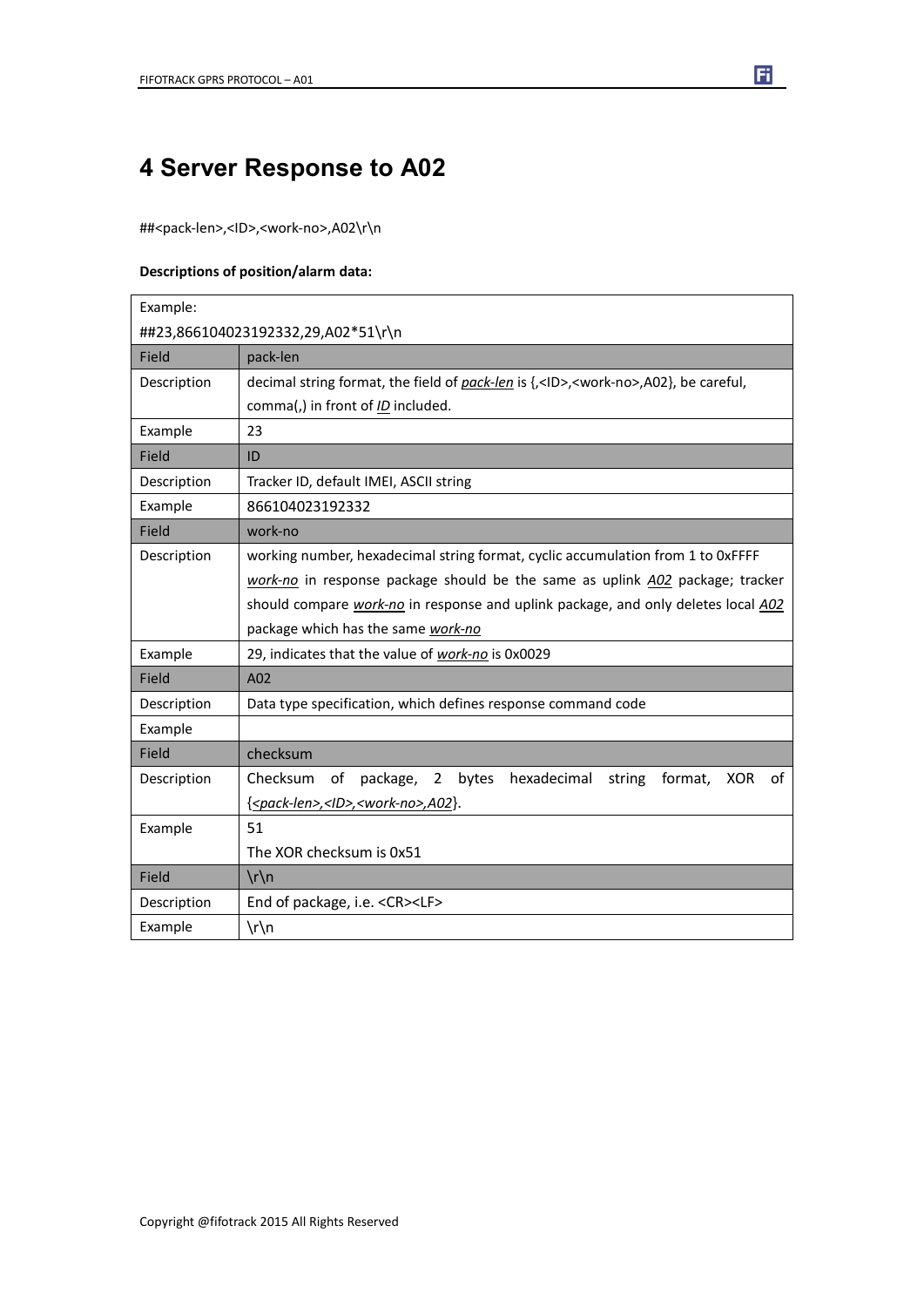### **5 A10 – GPRS Heartbeat Data Format**

\$\$<pack-len>,<ID>,<work-no>,A10,<status>,<bat-ad|ext-ad>\*<checksum>\r\n

#### **Descriptions of position/alarm data:**

| Example:                   |                                                                                                                                                     |                                                |                                                                                 |  |  |
|----------------------------|-----------------------------------------------------------------------------------------------------------------------------------------------------|------------------------------------------------|---------------------------------------------------------------------------------|--|--|
|                            |                                                                                                                                                     | \$\$33,866104023192332,36,A10,2,190 46C*6A\r\n |                                                                                 |  |  |
| Field                      | pack-len                                                                                                                                            |                                                |                                                                                 |  |  |
| Description                | decimal string format, the field of pack-len is                                                                                                     |                                                |                                                                                 |  |  |
|                            | {, <id>, <work-no>, A10, <status>, <br/>stat-ad   ext-ad&gt;}, be careful, comma(,) in front of <math>\underline{ID}</math></status></work-no></id> |                                                |                                                                                 |  |  |
|                            | included.                                                                                                                                           |                                                |                                                                                 |  |  |
| Example                    | 33                                                                                                                                                  |                                                |                                                                                 |  |  |
| Field                      | ID                                                                                                                                                  |                                                |                                                                                 |  |  |
| Description                |                                                                                                                                                     | Tracker ID, default IMEI, ASCII string         |                                                                                 |  |  |
| Example                    | 866104023192332                                                                                                                                     |                                                |                                                                                 |  |  |
| Field                      | work-no                                                                                                                                             |                                                |                                                                                 |  |  |
| Description                |                                                                                                                                                     |                                                | working number, hexadecimal string format, cyclic accumulation from 1 to 0xFFFF |  |  |
| Example                    | 36, indicates that the value of work-no is 0x0036                                                                                                   |                                                |                                                                                 |  |  |
| Field                      | A10                                                                                                                                                 |                                                |                                                                                 |  |  |
| Description                | Data type specification, which is used to define GPRS heartbeat package format.                                                                     |                                                |                                                                                 |  |  |
| Example                    |                                                                                                                                                     |                                                |                                                                                 |  |  |
| Field                      | status                                                                                                                                              |                                                |                                                                                 |  |  |
| Description                | Alarm status or vehicle status, hexadecimal string format, as the following table:                                                                  |                                                |                                                                                 |  |  |
|                            | bit                                                                                                                                                 | definition<br>description                      |                                                                                 |  |  |
|                            |                                                                                                                                                     |                                                |                                                                                 |  |  |
|                            | 0                                                                                                                                                   | GPS antenna cut                                | Clear when antenna re-connect                                                   |  |  |
| Ext-power low voltage<br>1 |                                                                                                                                                     | Clear when voltage normal                      |                                                                                 |  |  |
|                            |                                                                                                                                                     |                                                |                                                                                 |  |  |
|                            | 2                                                                                                                                                   | Ext-power lost                                 | Clear when ext-power re-connect                                                 |  |  |
| Example                    | 2, responses to (0010) <sub>B</sub> , means Ext-power low voltage                                                                                   |                                                |                                                                                 |  |  |
| Field                      | bat-ad   ext-ad                                                                                                                                     |                                                |                                                                                 |  |  |
| Description                | Voltage of internal battery and external power, using " " to separate each data;                                                                    |                                                |                                                                                 |  |  |
|                            | bat-ad: Voltage of internal battery, unit 0.01V                                                                                                     |                                                |                                                                                 |  |  |
|                            | ext-ad: Voltage of ext-power voltage, unit 0.01V                                                                                                    |                                                |                                                                                 |  |  |
| Example                    | 190   46C:                                                                                                                                          |                                                |                                                                                 |  |  |
|                            | Voltage of battery is 0x01A0, i.e. 4.00V                                                                                                            |                                                |                                                                                 |  |  |
|                            | Voltage of ext-power is 0x054D, i.e. 11.32V;                                                                                                        |                                                |                                                                                 |  |  |
| Field                      | checksum                                                                                                                                            |                                                |                                                                                 |  |  |
| Description                | Checksum                                                                                                                                            | of package,<br>bytes<br>$\mathbf{2}$           | hexadecimal<br>string<br>format,<br>of<br><b>XOR</b>                            |  |  |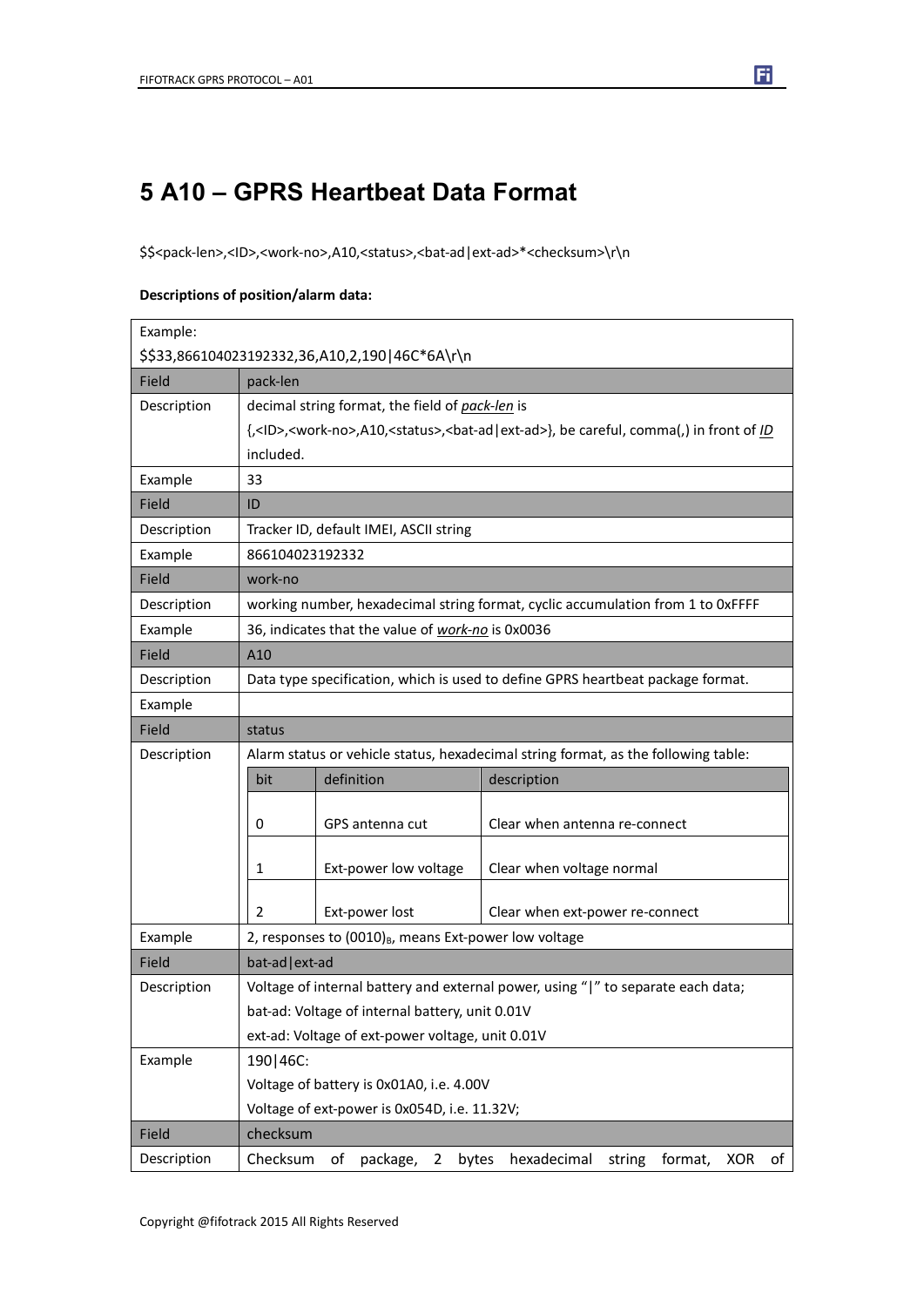|             | { <pack-len>,<ld>,<work-no>,A10,<status>,<bat-ad ext-ad=""  ="">}.</bat-ad></status></work-no></ld></pack-len> |
|-------------|----------------------------------------------------------------------------------------------------------------|
| Example     | 6A                                                                                                             |
|             | The XOR checksum is 0x6A                                                                                       |
| Field       | \r\n                                                                                                           |
| Description | End of package, i.e. <cr><lf></lf></cr>                                                                        |
| Example     | \r\n                                                                                                           |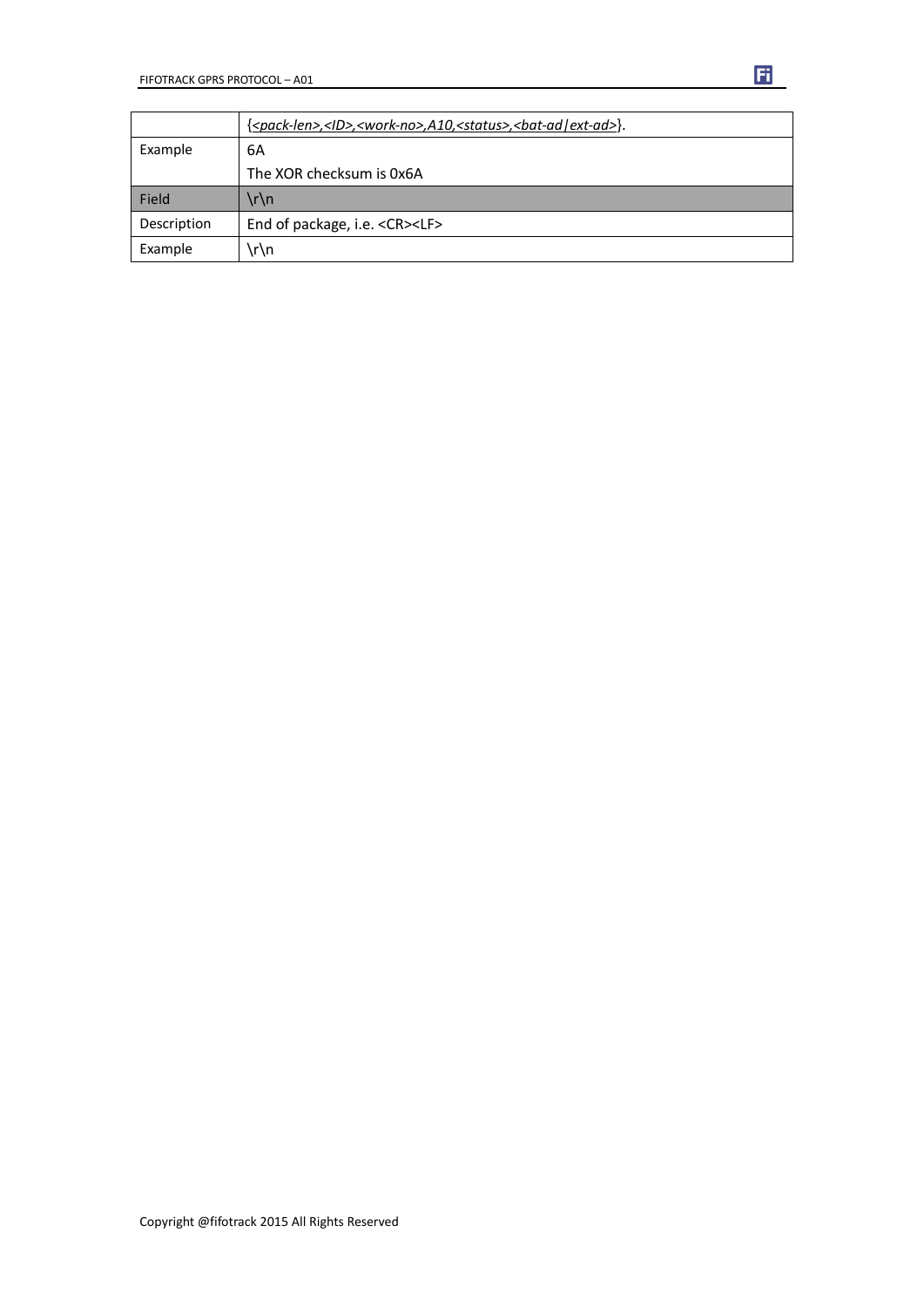#### **Appendix A - Alarm Code and Alarm Parameter**

The following table describes the relationship of *alm-code* and *alm-para* in GPS Position/Alarm data:

| alm-code       | alm-para                  | Description            | <b>SMS Head String</b> |
|----------------|---------------------------|------------------------|------------------------|
| $\mathbf{1}$   | <b>NULL</b>               | Distance tracking      | Distance               |
| $\overline{2}$ | <b>NULL</b>               | Input1 active          | SOS                    |
| 3              | <b>NULL</b>               | Input1 inactive        | IN1 Inactive           |
| 4              | <b>NULL</b>               | Input2 active          | IN <sub>2</sub>        |
| 5              | <b>NULL</b>               | Input2 inactive        | IN2 Inactive           |
| 6              | <b>NULL</b>               | Input3 active          | IN <sub>3</sub>        |
| 7              | <b>NULL</b>               | Input3 inactive        | IN3 Inactive           |
| 8              | <b>NULL</b>               | Input4 active          | IN4                    |
| 9              | <b>NULL</b>               | Input4 inactive        | IN4 Inactive           |
| 14             | Ext-power voltage, unit V | Ext-power low          | Low Ext-Power          |
| 15             | <b>NULL</b>               | Ext-power lost         | <b>Ext-Power Cut</b>   |
| 16             | <b>NULL</b>               | Ext-power re-connect   | Ext-Power On           |
| 17             | Battery voltage, unit V   | Internal battery low   | Low Battery            |
| 18             | <b>NULL</b>               | Speeding alarm         | Speeding               |
| 20             | <b>NULL</b>               | GPS antenna cut        | <b>GPS Antenna Cut</b> |
| 21             | <b>NULL</b>               | <b>Vibration Alarm</b> | Vibration Alarm        |
| 23             | <b>NULL</b>               | Harsh accelerate       | Harsh Accelerate       |
| 24             | <b>NULL</b>               | Harsh braking          | Harsh Braking          |
| 25             | <b>NULL</b>               | Enter sleep            | <b>Enter Sleep</b>     |
| 26             | <b>NULL</b>               | Exit sleep             | Wake Up                |
| 27             | <b>NULL</b>               | Fatigue driving        | <b>Fatigue Driving</b> |
| 28             | <b>NULL</b>               | Fatigue relieve        | <b>Fatigue Relieve</b> |
| 29             | <b>NULL</b>               | Parking overtime       | Parking Overtime       |
| 30             | <b>NULL</b>               | Wireless communication | <b>GSM Jamming</b>     |
|                |                           | jamming                |                        |
| 32             | <b>NULL</b>               | <b>GPS</b> jamming     | <b>GPS Jamming</b>     |
| 33             | Hexadecimal character:    | Exit geo-fence         | Exit Fence             |
|                | bit[7:4]: geo-fence type: |                        |                        |
|                | 0 - Circle fence          |                        |                        |
|                | 1 - Polygon fence         |                        |                        |
|                | bit[3:0]: index of fence  |                        |                        |
| 34             | The same as "Exit Fence"  | Enter geo-fence        | <b>Enter Fence</b>     |
| 35             | <b>NULL</b>               | <b>Idling Alarm</b>    | <b>Idling Alarm</b>    |
| 37             | <b>NULL</b>               | Login                  | Login                  |
| 38             | <b>NULL</b>               | Log Out                | Log Out                |
| 39             | <b>NULL</b>               | <b>Illegal Login</b>   | <b>Illegal Login</b>   |